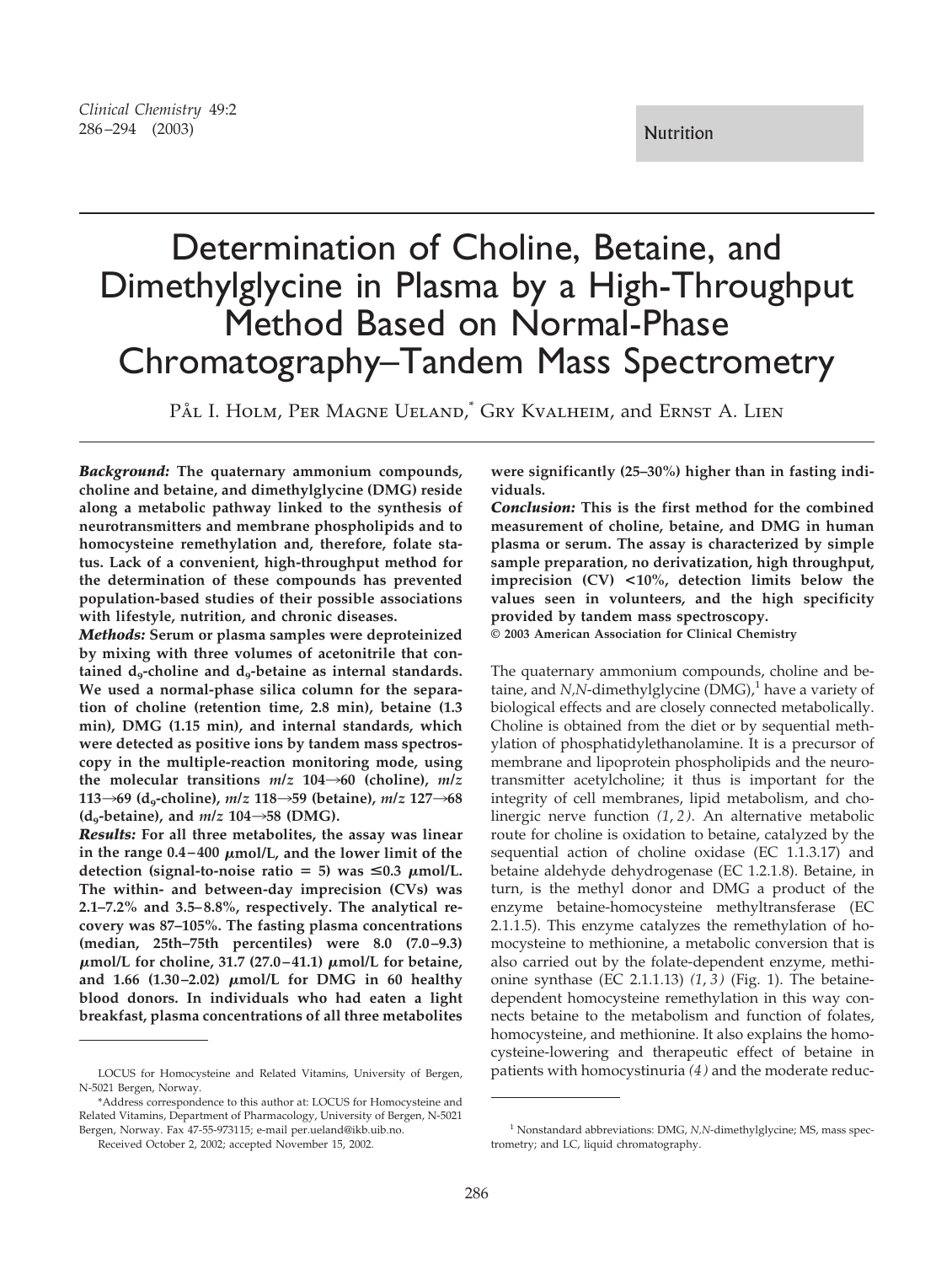



Fig. 1. Metabolism of choline, betaine, and DMG.

*BAD*, betaine aldehyde dehydrogenase; *BHMT*, betaine-homocysteine methyltransferase; *CA*, choline acetyltransferase; *CH3THF*, methyltetrahydrofolate; *CK*, choline kinase; *CO*, choline oxidase; *Hcy*, homocysteine; *Met*, methionine; *MS*, methionine synthase; *THF*, tetrahydrofolate.

tion in plasma total homocysteine in healthy individuals *(5)* and renal patients *(6 )*.

Plasma choline has been determined in several small human studies *(2 )*. The concentration in healthy fasting humans is  $7-10 \mu \text{mol/L}$  (2), is remarkably high in neonates *(7*, *8)*, is influenced by diet *(2)* and exercise *(9)*, and is increased in renal patients *(10)*. Data on betaine and DMG in human plasma/serum in health and disease are sparse. Betaine and DMG concentrations have been reported in small numbers of healthy individuals *(11)* and in patients with vitamin B deficiencies *(11 )* or renal disease *(12 )*. Notably, in HIV-1-infected patients, markedly increased DMG, which is normalized after antiviral therapy, has recently been demonstrated *(13 )*. This metabolic abnormality may reflect tissue wasting, including membrane degradation, which generates choline, which is further metabolized to DMG.

The published data would appear to strongly motivate larger epidemiologic and clinical studies on plasma choline, betaine, and DMG and their relationships with nutritional status and disease risk, but no such investigations have been conducted. This is probably explained by the inconvenient methods for the determination of the quaternary ammonium compounds choline and betaine. Various methods have been reported for the measurement of plasma free choline, including radioenzymatic assays *(14*, *15 )*, gas chromatography *(8*, *16)*, HPLC with electrochemical detection *(17)*, and very recently, HPLC– mass spectrometry (MS) *(18 )*. The radioenzymatic assay is cumbersome with variable recovery *(8)*, whereas the chromatographic assays require complex extraction or derivatization procedures. A novel HPLC method for DMG and betaine in blood requires derivatization and is characterized by low sensitivity and limited throughput *(19)*. Betaine in serum has been assayed by gas chromatography with MS, but betaine has to be enzymatically converted to DMG to be detected by this method *(11 )*.

In this report, we describe a sensitive method based on liquid chromatography–tandem MS (LC-MS/MS) for the simultaneous determination of choline, betaine, and DMG in human plasma and serum. The sample processing is a simple protein precipitation step carried out by a robotic workstation, followed by separation by a fast HPLC procedure. This method is suitable for large-scale epidemiologic studies.

# Materials and Methods

# **REAGENTS**

Choline chloride, betaine glycine, and DMG were obtained from Sigma Chemicals.  $d_{9}$ -Choline chloride was from Aldrich Chemical, and  $d_9$ -betaine was from Isotec. Methanol, acetonitrile, and formic acid were HPLC grade and purchased from Merck Chemicals. Other reagents were of the highest purity available. Pooled human EDTA plasma for assay calibration and linearity experiments was dialyzed three times (i.e., until the concentrations of choline, betaine, and DMG were below the detection limit) against 10 volumes of phosphate-buffered saline containing 4 mmol/L EDTA. We used phosphate-buffered saline to prevent substantial changes in the salt content of the plasma samples.

# sample collection and processing

EDTA plasma was obtained by collecting blood into Vacutainer Tubes (Becton Dickinson); the final EDTA concentration in the samples was 4 mmol/L. The EDTAblood samples were centrifuged within 60 min. Serum was obtained by collecting blood into Vacutainer Tubes with no additive. Blood was allowed to clot at room temperature for 30 min before the serum fraction was transferred to an empty glass vial. Plasma and serum were either processed immediately or stored at  $-20$  °C until use.

Plasma or serum samples (30  $\mu$ L) were mixed with three volumes of acetonitrile containing  $10 \mu \text{mol/L}$  each of  $d_9$ -choline and  $d_9$ -betaine. Samples were then centrifuged for 2 min at 5800*g*. The supernatant was then transferred to sealed polypropylene microtiter plates (Costar) or sealed autosampler glass vials (Chromacol). The mixing of plasma/serum with acetonitrile and the transfer of supernatant were carried out by a robotic device (Plato 7; RoSyst Anthos).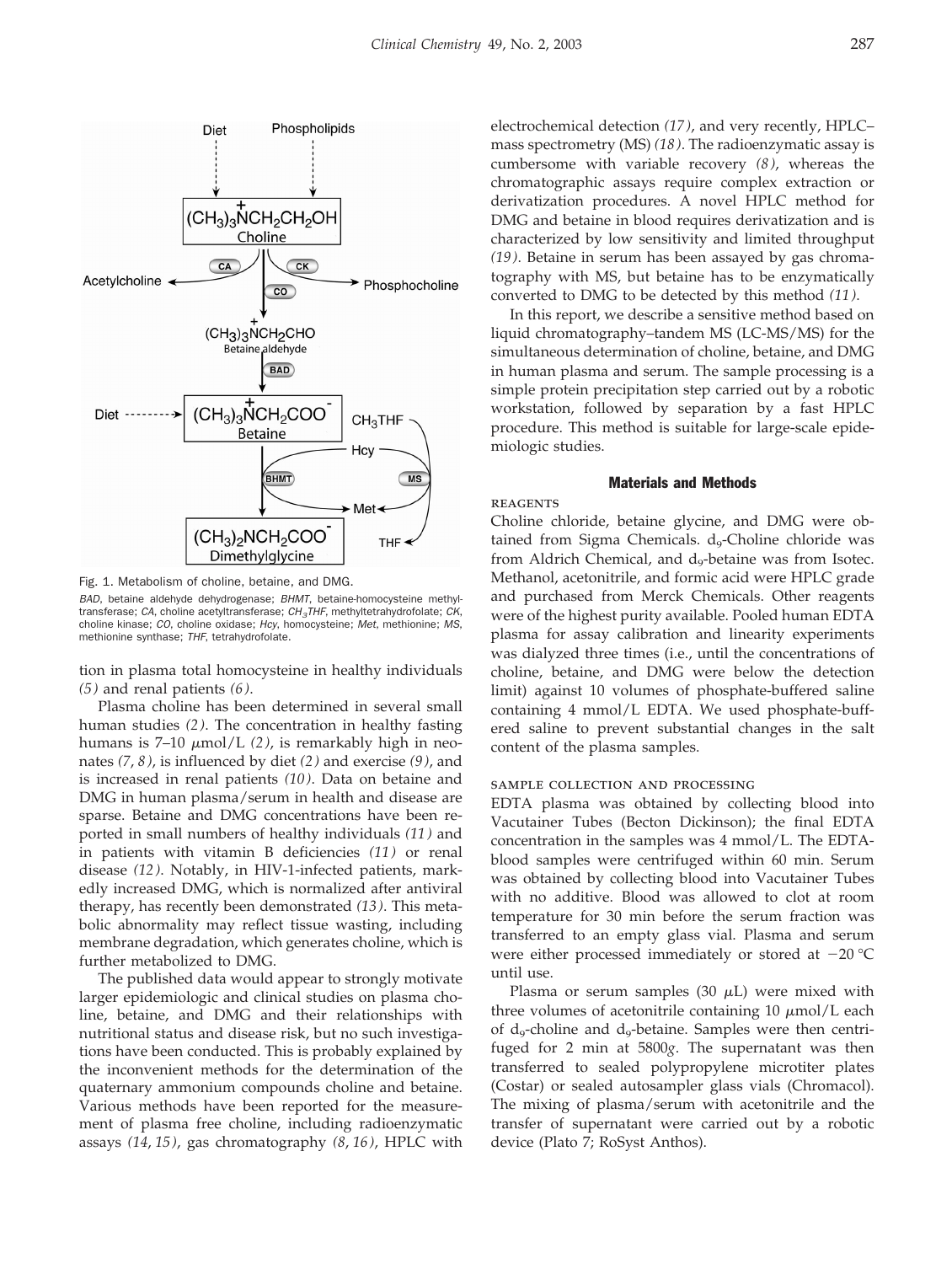

Fig. 2. Collision-induced MS/MS product ion spectra of protonated molecular ions ( $[M+H]^+$ ) of analytes and stable-isotope internal standards.

The *top panel* shows the products for choline ( $[M+H]^+$  ion,  $m/z$  104) and d9-choline (*m/z* 113), the *middle panel* shows the products for betaine (*m/z* 118) and d<sub>o</sub>-betaine ( $m/z$  127), and the *bottom panel* shows the products for DMG (*m/z* 104). The spectra of the authentic standards are shown in *black*, and the spectra for the deuterated internal standards are in *green*. *amu*, atomic mass units.

# lc-ms/ms

An Agilent series HPLC system (Agilent Technologies) equipped with a thermostated autosampler and a degasser were used for solvent delivery and sample introduction. Serum samples deproteinized with acetonitrile were placed in a cooled (4 °C) sample tray and injected (2  $\mu$ L) into a normal-phase column (10  $\times$  2.1 cm) packed with  $5$ - $\mu$ m diameter particles of Hypersil silica (Agilent Technologies) and equilibrated with 25% solution A (15 mmol/L ammonium formate, pH 3.5) and 75% solution B (acetonitrile). The column was eluted at ambient temperature at a flow rate of 0.6 mL/min and developed with gradient elution as follows:  $0-0.1$  min,  $25\%$  A/75% B; 3.5 min, 80% A/20% B; 3.6 min, 25% A/75% B; and 5.6 min, 25% A/75% B. All gradient steps were linear. The column effluent was split at a ratio of 1:4, delivering the eluate at a flow rate of 150  $\mu$ L/min into the mass spectrometer. The injection interval was 6 min.



Fig. 3. LC-MS/MS multiple-reaction monitoring chromatograms of human plasma and the same plasma supplemented with 50  $\mu$ mol/L choline, betaine, and DMG.

The traces for the molecular transitions of choline, betaine, and DMG in plasma without added analytes are shown in *black*, the traces for plasma with added analytes are in *red*, and the transitions of deuterated internal standards are shown in *green*. *amu*, atomic mass units.

We used an API 3000 (Applied Biosystems/MDS SCIEX) triple-quadrupole tandem mass spectrometer with Turbo Ion Spray<sup>TM</sup> interface in the positive-ion mode. Nitrogen was used as the drying gas at a flow rate of 6 L/min and for collision-activated dissociation. The collision energy was 28 eV, the declustering potential was 31 V, and the ion source temperature was  $350 \degree C$ . For development work, the product-ion spectra for choline,  $d_{9}$ -choline, betaine,  $d_{9}$ -betaine, and DMG were acquired in the continuous flow injection mode, with use of a Harvard Model 11 syringe pump connected directly to the ion source by PEEK tubing. For signal optimization, we dissolved each compound at a concentration of 10  $\mu$ mol/L in a mixture of 15 mmol/L ammonium formate and acetonitrile (75:25 by volume), infused at a rate of 10  $\mu$ L/min.

The quaternary ammonium compounds and DMG were detected in the multiple-reaction monitoring mode of the tandem mass spectrometer with the following transitions: choline,  $m/z$  104 $\rightarrow$ 60; d<sub>9</sub>-choline,  $m/z$  113 $\rightarrow$ 69; betaine,  $m/z$  118 $\rightarrow$ 59; d<sub>9</sub>-betaine,  $m/z$  127 $\rightarrow$ 68; and DMG,  $m/z104 \rightarrow 58$ .

Analyst software (Applied Biosystems/MDS SCIEX) was used for HPLC system control, data acquisition, and data processing.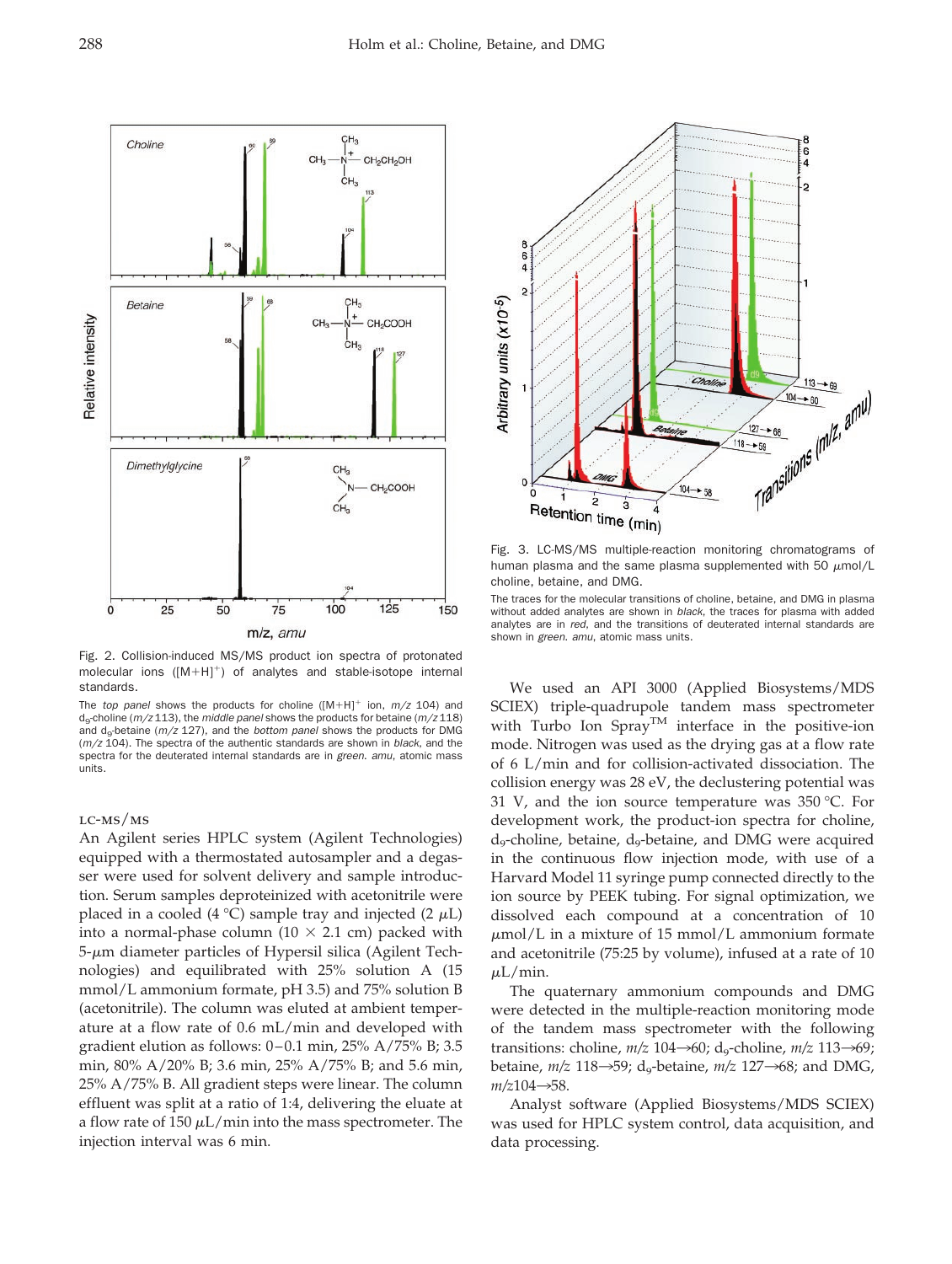



Fig. 4. Linear dynamic range for choline, betaine, and DMG.

### linearity and assay calibration

We assessed the linear range and sensitivity of the assay by adding  $0.01-400 \mu \text{mol/L}$  choline, betaine, and DMG to dialyzed plasma. The peak-area ratios of choline to  $d_9$ -choline, betaine to  $d_9$ -betaine, and DMG to  $d_9$ -betaine were determined and plotted against the concentrations of choline, betaine, and DMG.

The assay was routinely calibrated by analyzing four samples containing added choline (3, 7.5, 15, and 30  $\mu$ mol/L), betaine (6, 15, 30, and 60  $\mu$ mol/L) and DMG  $(0.6, 1.5, 3, \text{ and } 6 \mu \text{mol/L})$  in dialyzed EDTA plasma.

#### recovery and analytical variation

Pooled EDTA plasma was dialyzed against two volumes of phosphate-buffered saline containing 4 mmol/L EDTA. This was done to obtain a sample with low-normal concentrations of choline (2.7  $\mu$ mol/L), betaine (11.4  $\mu$ mol/L), and DMG (0.91  $\mu$ mol/L). The samples were divided into three portions, and medium or high concentrations of choline (10 or 30  $\mu$ mol/L), betaine (20 or 60  $\mu$ mol/L), and DMG (2 or 6  $\mu$ mol/L) were added to two of the portions. At each analyte concentration, 18 replicates were analyzed in one analytical run. Recovery (%) was calculated as:

$$
\frac{\text{Measurementration} - \text{Endogenous concentration}}{\text{Concentration added}} \times 100
$$

To determine within-day precision, we used the data from the recovery experiments. Between-day precision was determined by assaying the same samples on 20 different days over a period of 3 weeks.

# stability in edta plasma and serum

EDTA-plasma and serum samples were collected from the same individual. Serum and plasma samples were incu-

|                | Table 1. Analytical recovery of the assay. <sup>2</sup><br>Concentration, $\mu$ mol/L |                    |      |                       |      |                       |           |                          |            |
|----------------|---------------------------------------------------------------------------------------|--------------------|------|-----------------------|------|-----------------------|-----------|--------------------------|------------|
| Analyte        | <b>Endogenous</b>                                                                     | Added <sup>b</sup> |      | Expected <sup>b</sup> |      | Measured <sup>b</sup> |           | Recovery, <sup>b</sup> % |            |
|                |                                                                                       | Low                | High | Low                   | High | Low                   | High      | Low                      | High       |
| Choline        | 2.7                                                                                   | 10                 | 30   | 12.7                  | 32.7 | 13.2(0.3)             | 33.8(1.0) | 105.2(2.9)               | 103.7(3.3) |
| <b>Betaine</b> | 11.4                                                                                  | 20                 | 60   | 31.4                  | 71.4 | 32.0(1.4)             | 67.6(2.7) | 102.9(6.8)               | 93.7(4.4)  |
| <b>DMG</b>     | 0.91                                                                                  | 2                  | 6    | 2.9                   | 6.9  | 2.8(0.14)             | 6.2(0.3)  | 92.9(6.8)                | 87.4(4.3)  |
|                | $n = 18$ for all concentrations.                                                      |                    |      |                       |      |                       |           |                          |            |

*b* Concentrations are given as the mean (SD).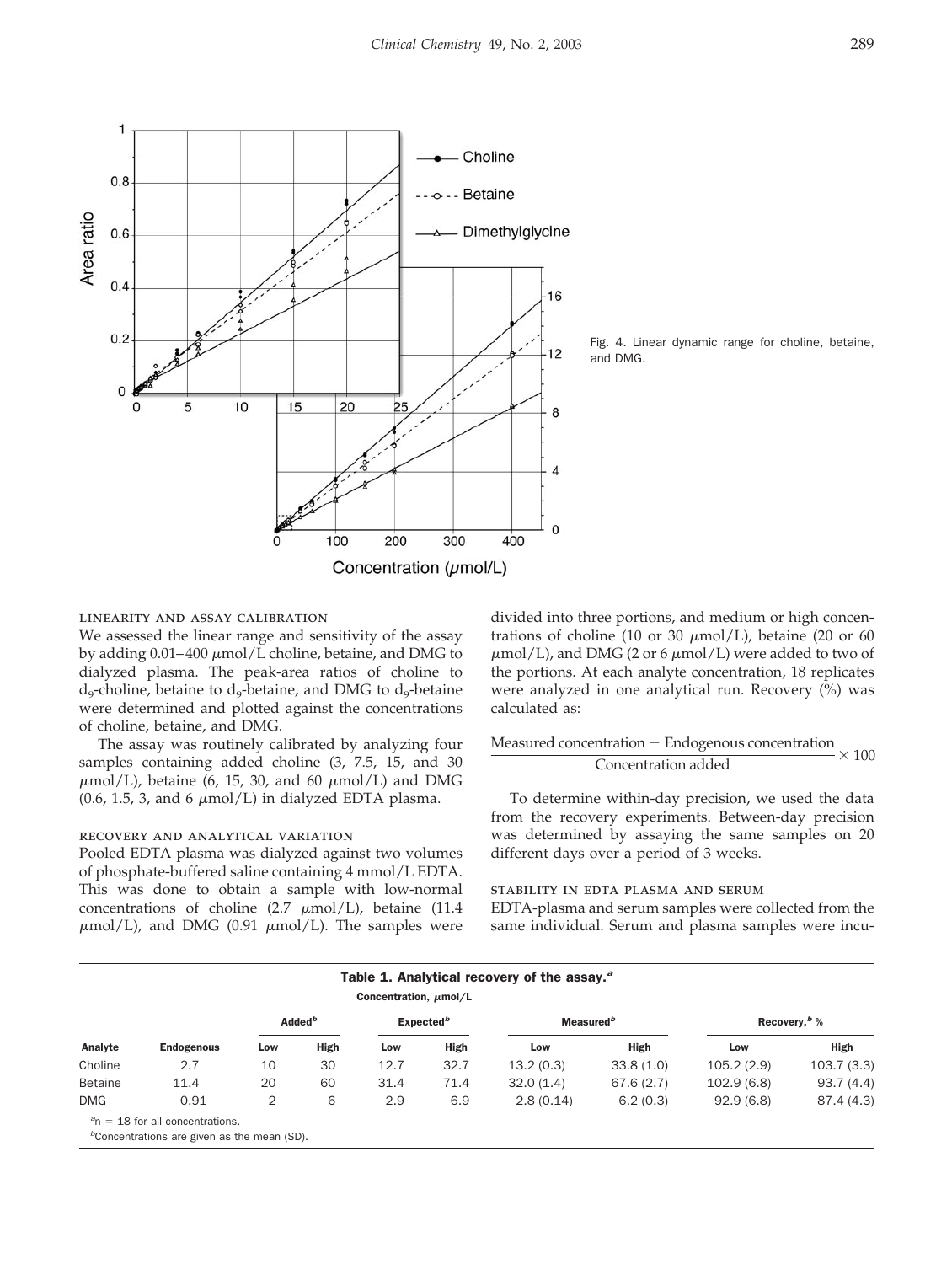|                |                                         | Table 2. Precision of the assay. <sup>a</sup> |                                         |       |  |
|----------------|-----------------------------------------|-----------------------------------------------|-----------------------------------------|-------|--|
|                | Within-day                              |                                               | Between-day                             |       |  |
| Analyte        | Concentration, <sup>b</sup> $\mu$ mol/L | <b>CV, %</b>                                  | Concentration, <sup>b</sup> $\mu$ mol/L | CV, % |  |
| Choline        | 2.7(0.2)                                | 6.2                                           | 2.7(0.2)                                | 8.8   |  |
|                | 13.2(0.3)                               | 2.1                                           | 12.7(0.5)                               | 3.5   |  |
|                | 33.8(1.0)                               | 2.9                                           | 31.2(1.4)                               | 4.3   |  |
| <b>Betaine</b> | 11.4(0.5)                               | 4.3                                           | 11.1(0.6)                               | 5.5   |  |
|                | 32.0(1.4)                               | 4.3                                           | 32.0(1.3)                               | 4.1   |  |
|                | 67.6(2.7)                               | 3.9                                           | 63.9(3.3)                               | 5.2   |  |
| <b>DMG</b>     | 0.91(0.07)                              | 7.2                                           | 0.91(0.08)                              | 8.8   |  |
|                | 2.8(0.1)                                | 4.9                                           | 2.7(0.2)                                | 8.6   |  |
|                | 6.2(0.3)                                | 4.2                                           | 5.9(0.5)                                | 8.0   |  |

bated at 0 or 25  $\degree$ C for up to 72 h. The incubation times were 10, 20, and 60 min and 2, 6, 12, 24, 48, and 72 h. Each sample was run in triplicate.

# choline, betaine, and dmg in plasma and serum from healthy individuals

Plasma and serum samples were collected from 120 healthy blood donors (mean age, 43.3 years; range, 20-65 years). One-half of the donors, 22 males and 38 females, were fasting. The other half, 42 males and 18 females, had eaten a light breakfast 2–3 h before blood sampling.

# **Results**

## ms/ms analysis

The protonated molecular  $[M+H]^+$  ions for choline ( $m/z$ 104), d<sub>9</sub>-choline ( $m/z$  113), betaine ( $m/z$  118), d<sub>9</sub>-betaine (*m/z* 127), and DMG (*m/z* 104) were the predominant Q1 ions obtained by electrospray MS in the positive-ion mode by infusion of the respective compounds (data not shown). The product ion spectra obtained by Q3 transmissions of the protonated molecular  $[M+H]^+$  ions are shown in Fig. 2. Under relatively mild collision-activated dissociation conditions, each compound broke down to give essentially one major fragment (*m/z* 60, 69, 59, 68, and 58 for choline,  $d_9$ -choline, betaine,  $d_9$ -betaine, and DMG, respectively).

## $LC-MS/MS$

Choline,  $d_9$ -choline, betaine,  $d_9$ -betaine, and DMG were analyzed separately by normal-phase chromatography on a silica gel column equilibrated with a mixture of 15 mmol/L ammonium formate and acetonitrile (25:75 by volume), and eluted with a gradient of increasing portion of ammonium formate, as detailed in the *Materials and Methods*. Choline and d<sub>9</sub>-choline coeluted at 2.8 min, betaine and d<sub>9</sub>-betaine coeluted at 1.3 min, and DMG eluted at 1.15 min. Each compound showed a single peak (data not shown).

Shown in Fig. 3 is an extracted multiple-reaction monitoring chromatogram for choline, betaine, and DMG and the two deuterated internal standards in EDTA plasma and the same EDTA plasma to which each analyte had been added at a concentration of 50  $\mu$ mol/L. Addition of authentic choline, betaine, and DMG to plasma caused a comparable increase in absolute abundance of the respective product ions. The chromatograms for the mass ion transitions of choline,  $d_q$ -choline, betaine, and  $d_q$ -betaine each showed one main peak, whereas three peaks were detected for the mass transitions of DMG. The DMG peak (retention time, 1.15 min) was increased 30-fold in the plasma to which analyte had been added, and a second peak coeluting with choline (retention time, 2.8 min) increased moderately (Fig. 3).

Total run time, which included column equilibration, was 6 min.

# performance of the assay

The sensitivity and linearity of the assay were assessed by analyzing a dialyzed plasma to which choline, betaine, and DMG had been added at concentrations of 0.01–400  $\mu$ mol/L. The lower limits of detection, defined as a signal-to-noise ratio of 5, were  $0.1 \mu \text{mol/L}$  for choline, 0.3  $\mu$ mol/L for betaine, and 0.2  $\mu$ mol/L for DMG. A linear dynamic range was demonstrated from the lower limit of detection up to 400  $\mu$ mol/L for choline ( $y = 0.035x$  – 0.0053  $\mu$ mol/L;  $R^2 = 0.9996$ ), betaine ( $\psi = 0.029x + 0.014$  $\mu$ mol/L;  $R^2 = 0.9935$ ), and DMG ( $y = 0.0021x + 0.017$  $\mu$ mol/L;  $R^2 = 0.9989$ ; Fig. 4).

The precision and recovery of the assay were investigated at low- to high-normal concentrations of choline (2.7, 12.7, and 32.7  $\mu$ mol/L), betaine (11.4, 31.4, and 71.4  $\mu$ mol/L), and DMG (0.9, 2.9, and 6.9  $\mu$ mol/L) in dialyzed plasma. The analytical recovery was 87–105% for all compounds and concentrations. The within- and between-day imprecision (CVs) was 2.1–8.8%, with the highest imprecision for DMG (Tables 1 and 2). Notably, similar values for recovery were obtained in nondialyzed plasma (data not shown).

Preparation of samples for LC-MS/MS analysis, which includes mixing samples with acetonitrile containing deuterated internal standard, and removal of the supernatant after centrifugation are carried out by a robotic liquid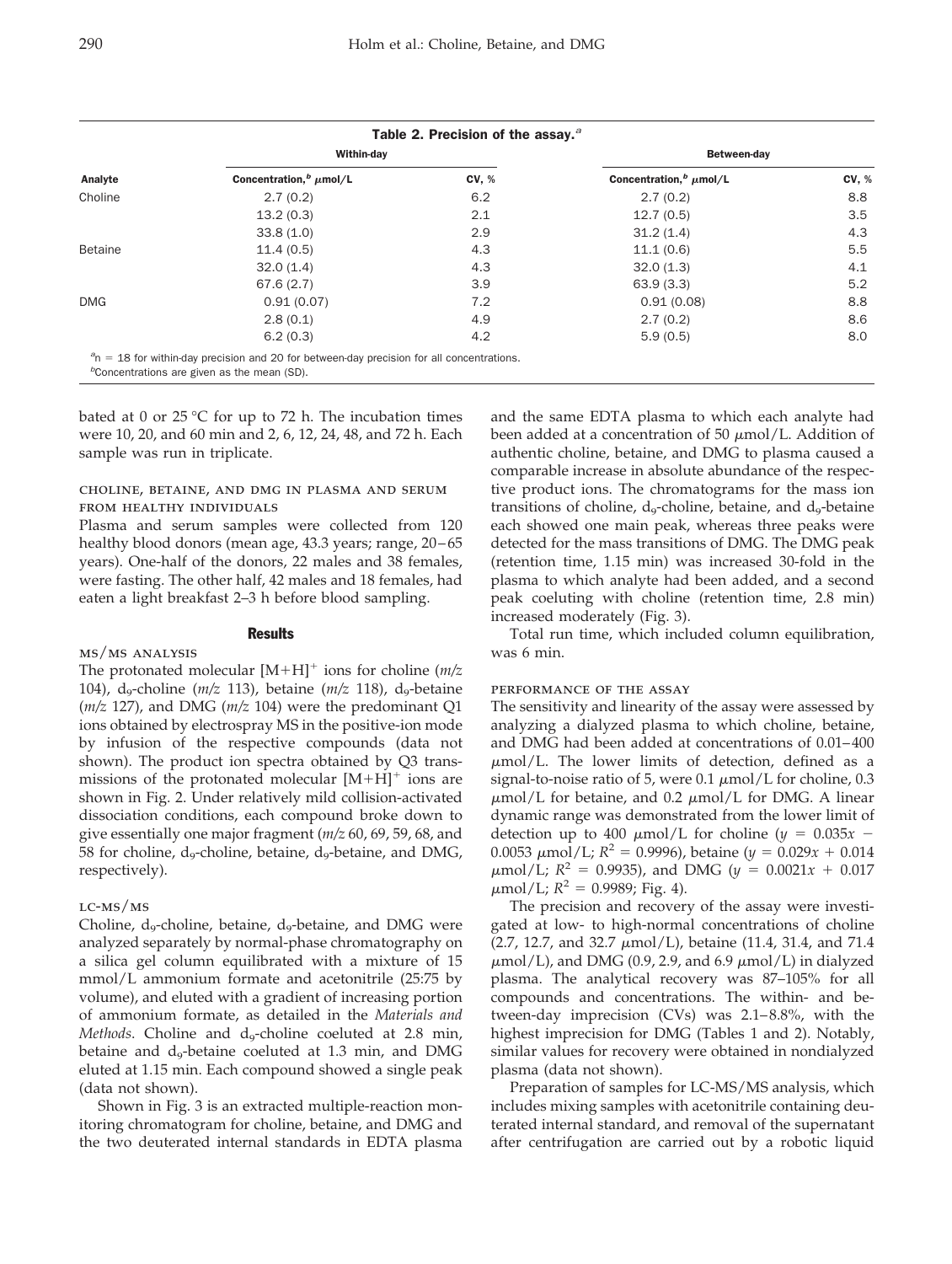handler that can process  $>200$  samples in 60 min. The chromatographic run time of the current assay format is 6 min and limits the capacity of the assay, which is  $\sim$ 200 samples per day. The required sample volume is 30  $\mu$ L.

# stability of metabolites

Serum and EDTA-plasma samples were incubated at 0 or 25 °C for up to 72 h (Fig. 5). Choline, betaine, and DMG were essentially stable in EDTA plasma at both temperatures and in serum at the lower temperature. In serum incubated at 25 °C, DMG increased moderately and choline increased linearly as a function of time, reaching a sevenfold increase after 72 h (Fig. 5).

In serum and EDTA plasma mixed with three volumes of acetonitrile, all three metabolites were completely stable for at least 72 h at both temperatures (data not shown).

# metabolites in plasma and serum in fasting and nonfasting individuals

We measured choline, betaine, and DMG in both serum and EDTA plasma from 60 fasting and 60 nonfasting blood donors (Table 3). The median (25th–75th percentiles) plasma concentrations in fasting donors were 8.0 (7.0-9.3)  $\mu$ mol/L for choline, 31.7 (27.0-41.1)  $\mu$ mol/L for betaine, and  $1.66$  (1.30–2.02)  $\mu$ mol/L for DMG. In donors who had eaten a light breakfast, plasma concentrations of all three metabolites were significantly (25–30%) higher than in fasting donors (Table 3). The prandial status influenced the whole distribution curve for all metabolites, which were displaced to the right in nonfasting individuals, demonstrating that food intake increased both low- and high-normal metabolite concentrations (Fig. 6).

For betaine and DMG, concentrations were not significantly different in plasma vs serum, whereas choline was (13–22%) higher in serum than in plasma (Table 3). The fasting plasma concentrations of choline, betaine, and DMG were significantly correlated (Fig. 7; Pearson  $r =$  $0.5-0.6; P \leq 0.001$ ).

#### **Discussion**

We have developed a LC-MS/MS method for the determination of free choline, betaine, and DMG in human plasma or serum. The sample processing involves mixing with acetonitrile, carried out by a robotic workstation, followed by centrifugation of the samples. The sample processing is fast and simple, requiring no derivatization, and all steps except for centrifugation are fully automated. This is the first published method that allows the simultaneous analysis of these three metabolites with use of the same preparation procedure and detection method.

The samples were deproteinized and metabolites were extracted by mixing with three volumes of acetonitrile. Preconditions for this convenient sample preparation are no covalent binding of analytes to plasma proteins (requiring steps such as reduction or acid hydrolysis), solubility of analytes at high percentages of acetonitrile, and

Fig. 5. Stability of choline, betaine, and DMG in EDTA plasma and serum at high and low temperatures.

no adsorption of analytes to precipitated proteins or protein pellet. The metabolites are all stable under these mild conditions, but the extracted samples must be stored in sealed or cooled tubes to avoid evaporation. Further

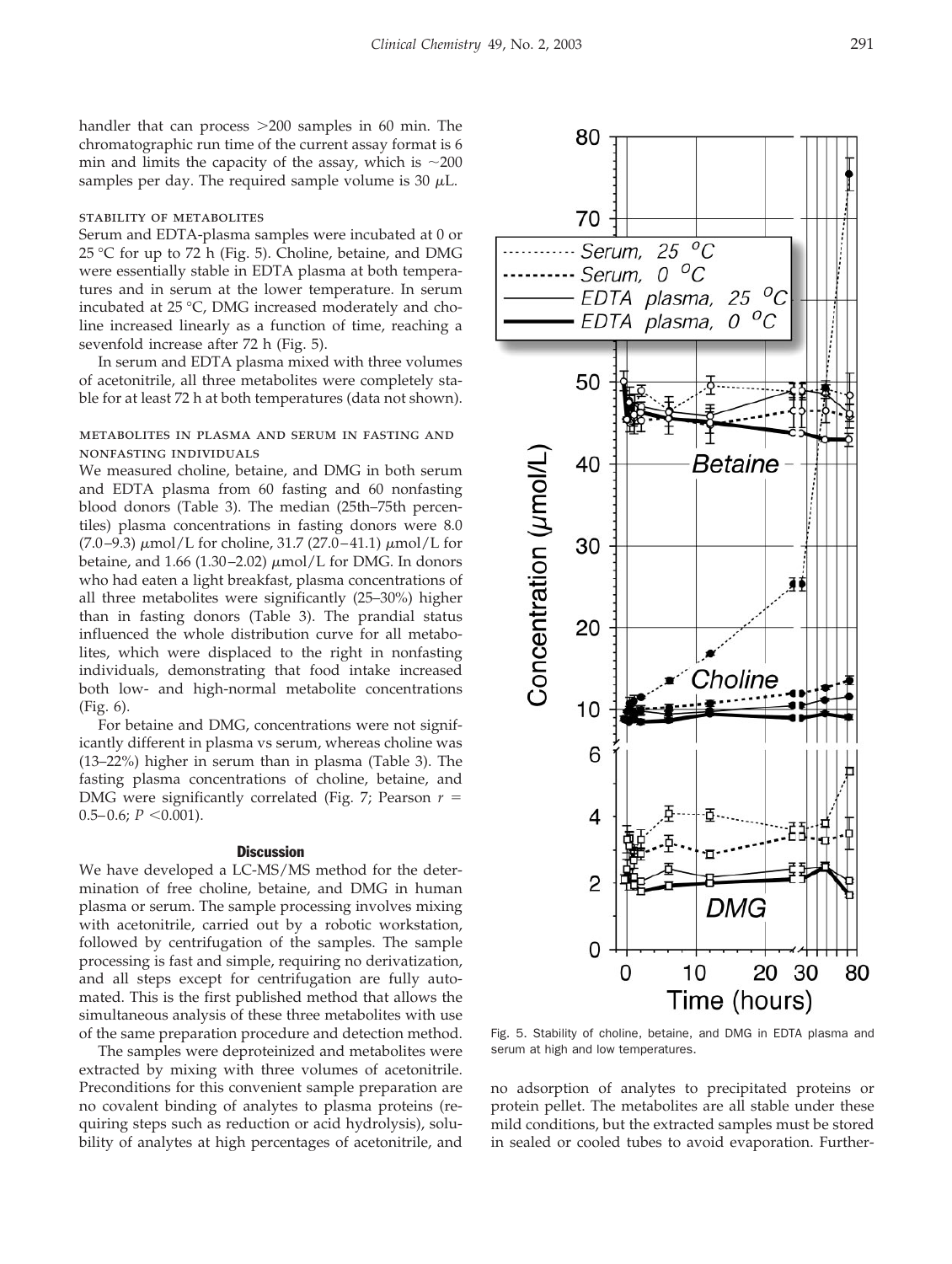| Analyte                       |                      | Fasting                                                                                                                                                                                                                                                   | <b>Nonfasting</b> |                      |                            | P, fasting vs<br>nonfasting donors <sup>c</sup> |               |              |
|-------------------------------|----------------------|-----------------------------------------------------------------------------------------------------------------------------------------------------------------------------------------------------------------------------------------------------------|-------------------|----------------------|----------------------------|-------------------------------------------------|---------------|--------------|
|                               | Plasma<br>$(n = 60)$ | <b>Serum</b><br>$(n = 59)$                                                                                                                                                                                                                                | $P^b$             | Plasma<br>$(n = 60)$ | <b>Serum</b><br>$(n = 46)$ | $P^b$                                           | <b>Plasma</b> | <b>Serum</b> |
| Choline, $\mu$ mol/L          | $8.0(7.0-9.3)$       | $9.8(8.8 - 10.8)$                                                                                                                                                                                                                                         | < 0.001           | $10.5(9.0-12.3)$     | $11.9(10.7-13.3)$          | 0.003                                           | $<$ 0.0001    | < 0.0001     |
| Betaine, $\mu$ mol/L          | $31.7(27.0 - 41.1)$  | $32.8(28.3 - 42.1)$                                                                                                                                                                                                                                       | NS <sup>d</sup>   | 41.7 (35.9–46.8)     | 41.5 (37.4-47.9)           | <b>NS</b>                                       | $<$ 0.0001    | < 0.0001     |
| DMG, $\mu$ mol/L              | $1.66(1.30 - 2.02)$  | $1.88(1.39 - 2.19)$                                                                                                                                                                                                                                       | <b>NS</b>         | $2.07(1.60 - 2.45)$  | $1.93(1.64 - 2.52)$        | <b>NS</b>                                       | 0.003         | NS.          |
| $\sigma$ NS, not significant. |                      | <sup>a</sup> Concentrations are given as the median (25th–75th percentiles).<br><sup>b</sup> Concentrations in plasma and serum compared by unpaired t-test.<br><sup>c</sup> Concentrations in fasting and nonfasting donors compared by unpaired t-test. |                   |                      |                            |                                                 |               |              |

Table 3. Concentrations of choline, betaine, and DMG in plasma and serum from healthy donors.*<sup>a</sup>*

more, acetonitrile has been recommended for the extraction of choline because it is highly polar and a poor lipid solvent that does not support the hydrolysis of choline esters *(20)*. The analytes in 750 mL/L acetonitrile are retained on the silica stationary phase and eluted by a short gradient of ammonium formate. Thus, the acetonitrile step combines five components of the assay procedure: protein precipitation, analyte extraction, inhibition of choline ester hydrolysis, addition of deuterated internal standard, and an injection matrix that enables analyte retention.

The sample throughput of the present version of the assay is  $\sim$ 200 samples per 24 h, which matches the capacity of two 96-well microtiter plates. If required, the capacity can be substantially increased by reduction in column dimensions or by increasing the flow rate of the mobile phase. However, this may increase predisposition to high back-pressures and column clogging, which will decrease the ruggedness of the method.

The electrospray ionization mass spectra of choline, betaine, and DMG all produced prominent base peaks corresponding to their protonated molecular  $[M+H]^+$ ions. The product ion spectra (Fig. 2) were obtained by exciting the protonated molecules with an equivalent collision energy, which fragments the ions into still smaller pieces. For choline (*m/z* 104), the main product ion at  $m/z$  60 corresponds to  $(CH_3)_3NH^+$ . This was confirmed by the Q3 spectrum of the  $d_9$ -analog  $(m/z 113)$ , which produced a base peak at *m/z* 69, i.e., 9 mass units higher than the unlabeled compound. Similarly, for betaine (*m/z*  118) and  $d_{9}$ -betaine ( $m/z$  127), the main product ions of  $m/z$  59 and 68 are consistent with the structures  $(CH_3)_3N^+$ and  $(CD_3)_3N^+$ , respectively. DMG ( $m/z$  104) produced one base peak at *m/z* 58. Thus, DMG and choline have one common molecular transition of  $m/z$  104 $\rightarrow$ 58 (Fig. 2).

Detection of the analytes by MS/MS affords sufficient sensitivity. Specificity, on the other hand, is related to the selectivity of the molecular transitions and the chromatographic separation. In plasma and serum, at least two compounds exist with the same transition as DMG (Fig. 3). One coelutes with choline, probably arises from the common transition of  $m/z$  104 $\rightarrow$ 58, and is easily separated from DMG. Some chromatographic optimization, however, was required to obtained resolution of DMG and the material eluting immediately before DMG (Fig. 3).

Stable-isotope-labeled internal standards are preferable in MS/MS, but deuterated analogs were available only for choline and betaine. We therefore quantified DMG by



Fig. 6. Cumulative distribution of choline, betaine, and DMG in serum and plasma from 60 fasting and 60 nonfasting healthy blood donors. Serum values for 1 fasting donor and 14 nonfasting donors are missing.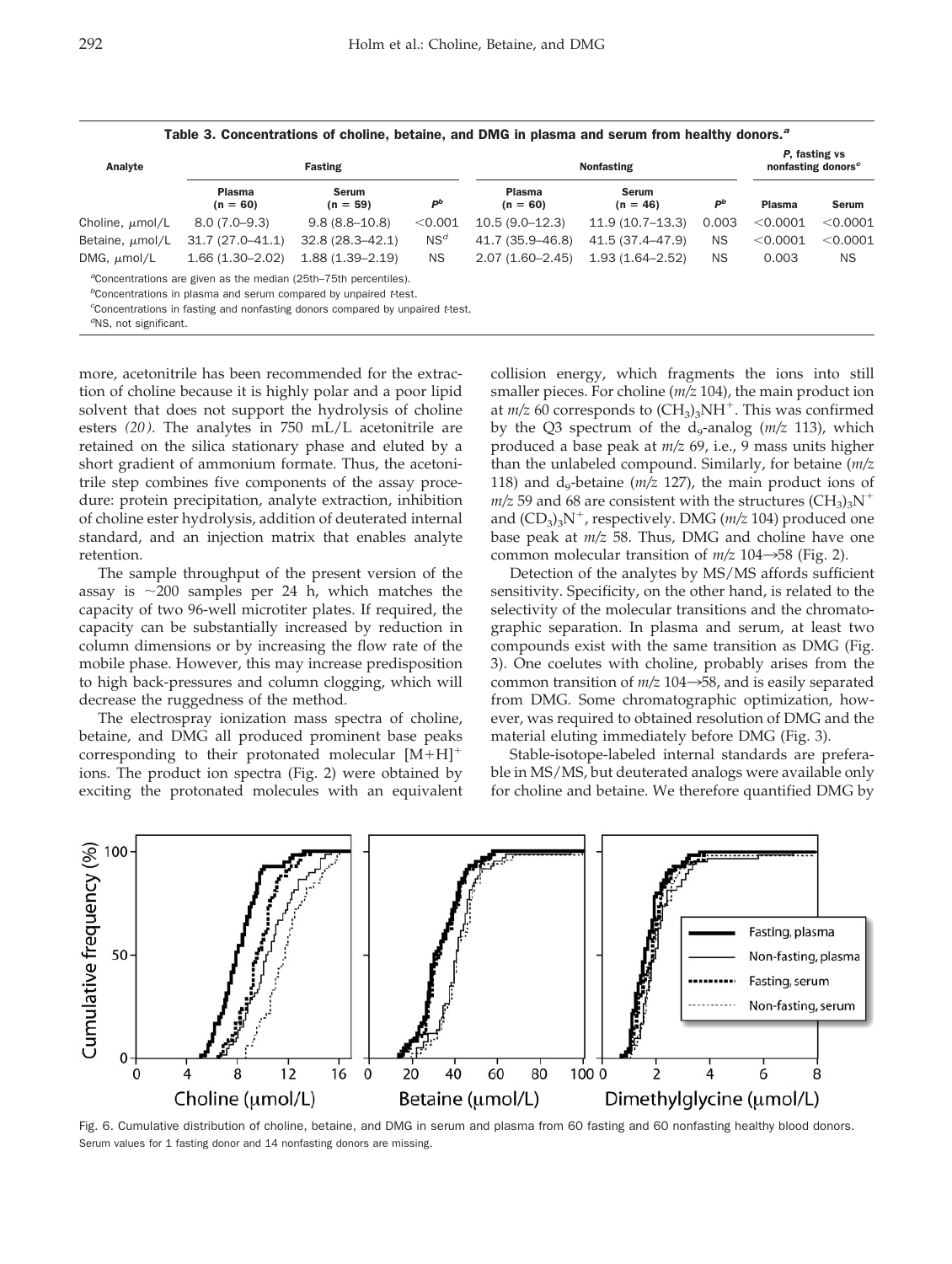

Fig. 7. Simple correlations between choline, betaine, and DMG concentrations in plasma from 120 healthy blood donors.

measurement of the peak-area ratios of DMG to  $d_{9}$ betaine. Using  $d_9$ -betaine as internal standard may not correct for the possible matrix effect on DMG ionization. This may partly explain the somewhat higher betweenand within-day CVs for DMG compared with choline and betaine (Tables 1 and 2).

The median (25th–75th percentiles) plasma concentrations of choline  $[8.0 (7.0-9.3) \mu \text{mol/L}]$ , betaine  $[31.7]$  $(27.0-41.1) \mu$ mol/L], and DMG [1.66 (1.30–2.02)  $\mu$ mol/L] determined by the present LC-MS/MS method are the same as reported by several other authors *(11*, *12*, *15*, *21– 23 )*. There is one report on higher plasma DMG in the range  $4-13 \mu$ mol/L, but this result was based on an assay with a detection limit of 2  $\mu$ mol/L *(19)*.

The plasma concentrations of choline, betaine, and DMG were 25–30% higher in donors 2–3 h after a small meal (breakfast) compared with donors who had fasted overnight (Table 3). There are no data in the literature on postprandial effects on betaine or DMG concentrations in plasma or serum. The effect on choline, however, is in agreement with published data demonstrating a moderate (10%) increase in plasma 1 h after a typical meal *(15)*. A diet low in choline has no effect on plasma concentrations *(24)*. Marked increases (two- to fourfold increase) have been reported after the intake of a diet with high choline content or supplemented with lecithin *(21*, *24)*, whereas fasting *(23 )* or a choline-deficient diet *(25)* cause a moderate (30%) reduction in plasma choline.

The concentration of free choline increased markedly  $(\sim 1 \mu \text{mol/L per hour})$  in serum incubated at room temperature (Fig. 5). Others have demonstrated that on incubation at room temperature, choline content increases in plasma but not in heated plasma and ultrafiltrate *(8*, *14*, *15 )*. Such in vitro formation of choline may account for the higher choline concentrations in serum than in plasma (Table 3) and could be explained by enzymatic cleavage of choline esters. Conceivably, enzymatic formation of choline may occur during the time interval when serum is left at room temperature and may be inhibited in plasma by the EDTA in the collections tubes.

In conclusion, the postprandial effect on all of the metabolites, the pronounced in vitro formation of choline but not betaine and DMG, and the lower choline concentration in plasma than in serum (Table 3 and Fig. 6) have implications for determination of these metabolites in clinical and epidemiologic research. On the basis of the observations listed above, we recommend the use of fasting EDTA-plasma samples for the collective measurement of choline, betaine, and DMG. Our results also indicate that variable storage of samples at room temperature and nonfasting samples may cause bias, leading to underestimation of "true" associations between metabolite concentrations and biological traits. Finally, we believe that the strong correlations between plasma concentrations of choline, betaine, and DMG (Fig. 7), probably related to their close metabolic connection (Fig. 1), indicate a need for future investigation of the biological and clinical relevance of metabolite ratios.

This work was supported by grants from the Norwegian Cancer Society and the Foundation to promote research into functional vitamin  $B_{12}$  deficiency.

#### References

- 1. Sheard NF, Zeisel SH. Choline: an essential dietary nutrient? Nutrition 1989;5:1–5.
- 2. Zeisel SH. Choline: an essential nutrient for humans. Nutrition 2000;16:669–71.
- 3. Finkelstein JD. Methionine metabolism in mammals. J Nutr Biochem 1990;1:228–37.
- 4. Wilcken DE, Wilcken B. The natural history of vascular disease in homocystinuria and the effects of treatment. J Inherit Metab Dis 1997;20:295–300.
- 5. Brouwer IA, Verhoef P, Urgert R. Betaine supplementation and plasma homocysteine in healthy volunteers. Arch Intern Med 2000;160:2546–7.
- 6. McGregor DO, Dellow WJ, Robson RA, Lever M, George PM, Chambers ST. Betaine supplementation decreases post-methionine hyperhomocysteinemia in chronic renal failure. Kidney Int 2002;61:1040–6.